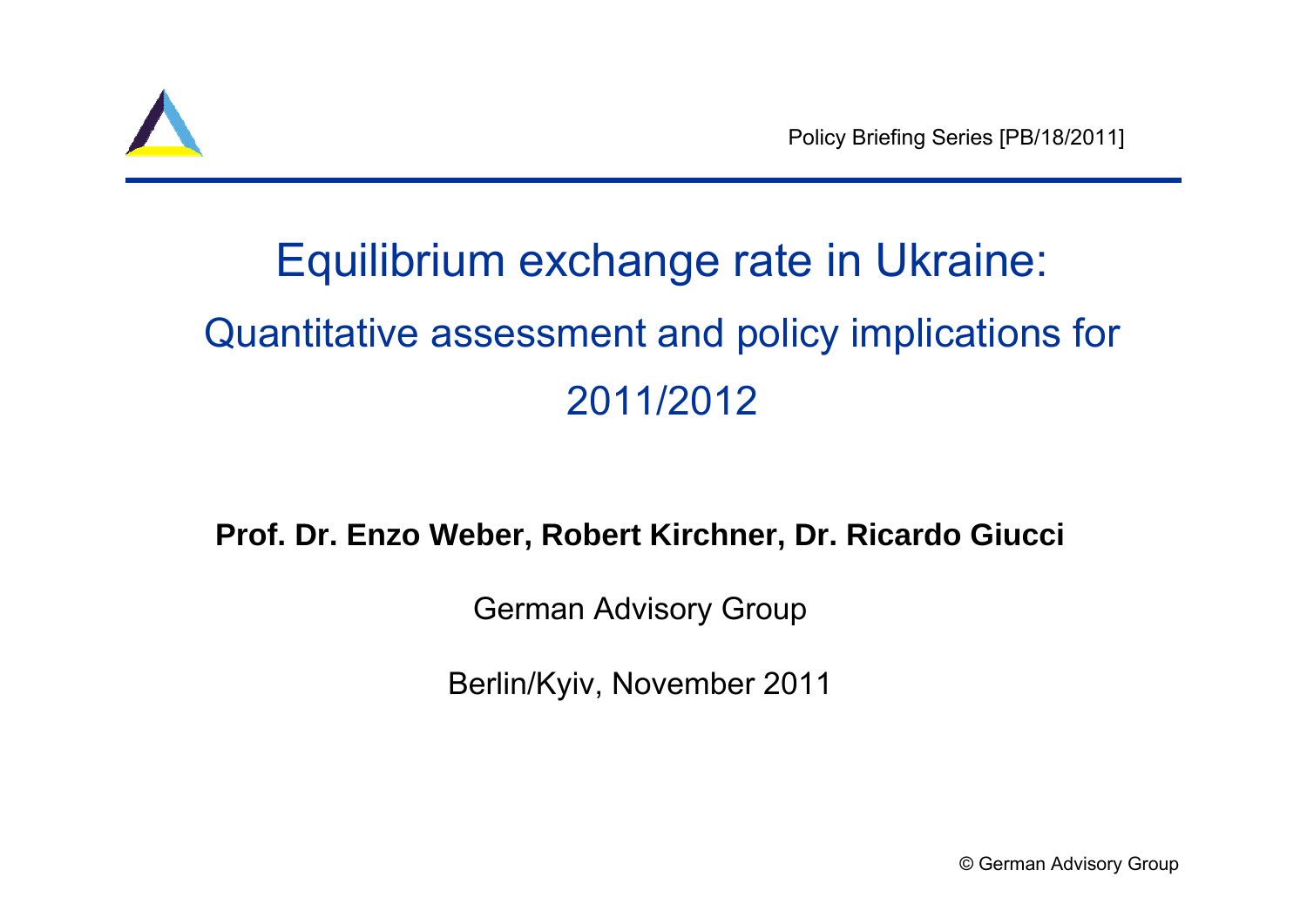

#### **Structure**

- 1.Introduction
- 2. Assessment methodologies: Overview
- 3. Quantitative results
	- i.Purchasing-Power-Parity (PPP)
	- ii.External-Sustainability Approach (ES)
	- iii. Balance-of-Payments Approach (BOP)
	- iv. Summary of results
- 4. Interpretation and policy implications Appendix
- **Contact**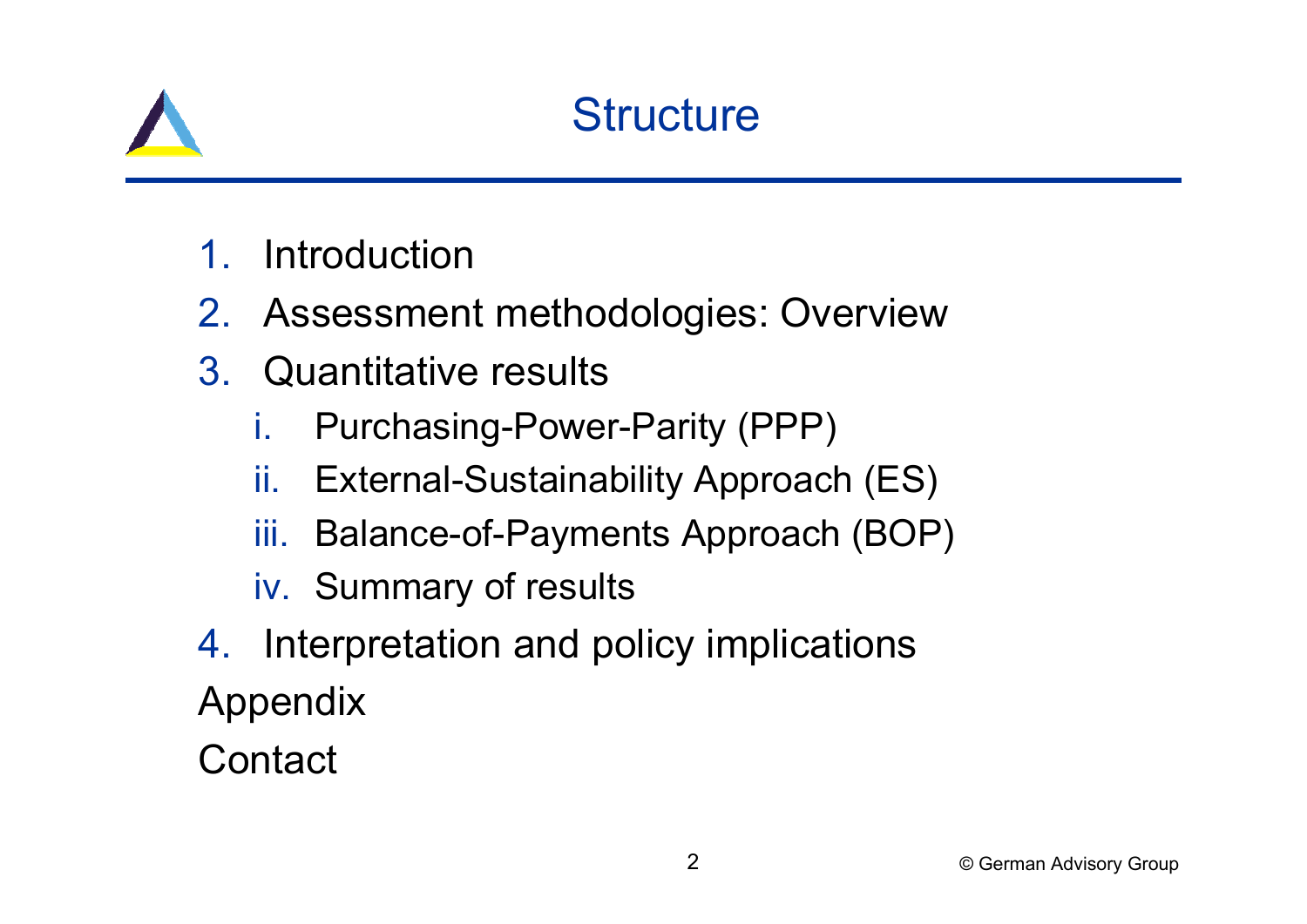

### 1. Introduction

- Market exchange rates influenced by two factors:
	- – Underlying economic variables ("fundamentals"), such as (relative) inflation rates, interest rates or economic growth
	- – $-$  "Non-fundamental" factors, leading often to short-run excessive movements in the exchange rate away from their fundamental value. This can involve herd behaviour by market participants or speculative bubbles.
- **Goal of our empirical research:** 
	- – What is the appropriate level of the exchange rate UAH/USD according to fundamentals only?
	- <u>– Listo Listo kaj kaj po</u> – In technical language: What is the <u>equilibrium</u> exchange rate UAH/USD?
	- $-$  Indicator/Reference value  $\rightarrow$  no target, no forecast
	- <u>– Listo Listo kaj kaj po</u> – Note: This work updates our previous calculations from March 2009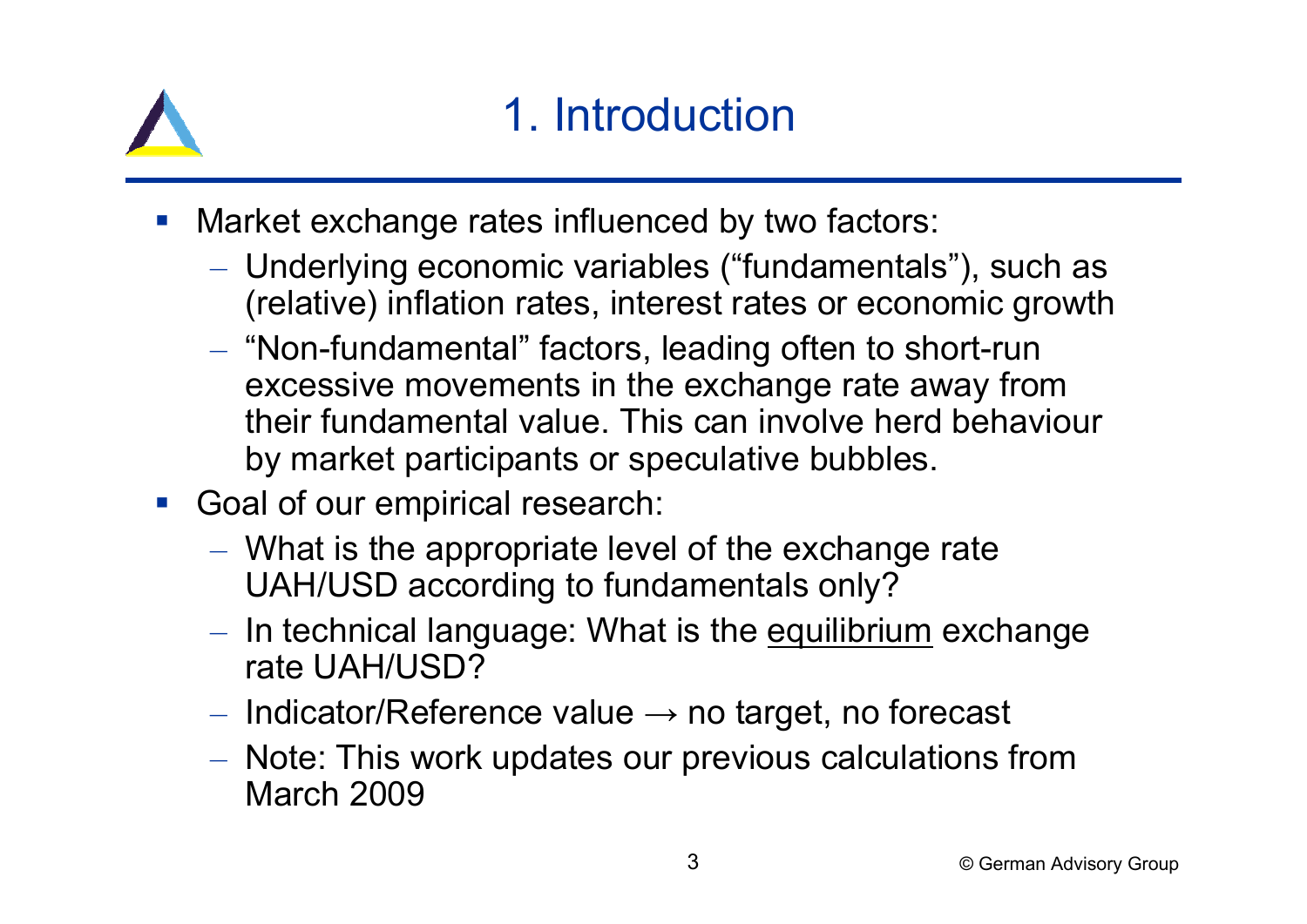

- Economic literature: Many competing assessment procedures/methods
- $\mathcal{L}^{\text{max}}$  Important for checking the validity of results: Implementation and comparison of different approaches
- $\mathcal{L}^{\text{max}}$  In our quantitative assessment: 3 different wellestablished approaches
	- i.Purchasing-Power-Parity (PPP)
	- ii.External-Sustainability Approach (ES)
	- iii. Balance-of-Payments Approach (BOP)
- **T**  Latest available data were used in our calculations (depending on the approach, until 2nd quarter/ August 2011)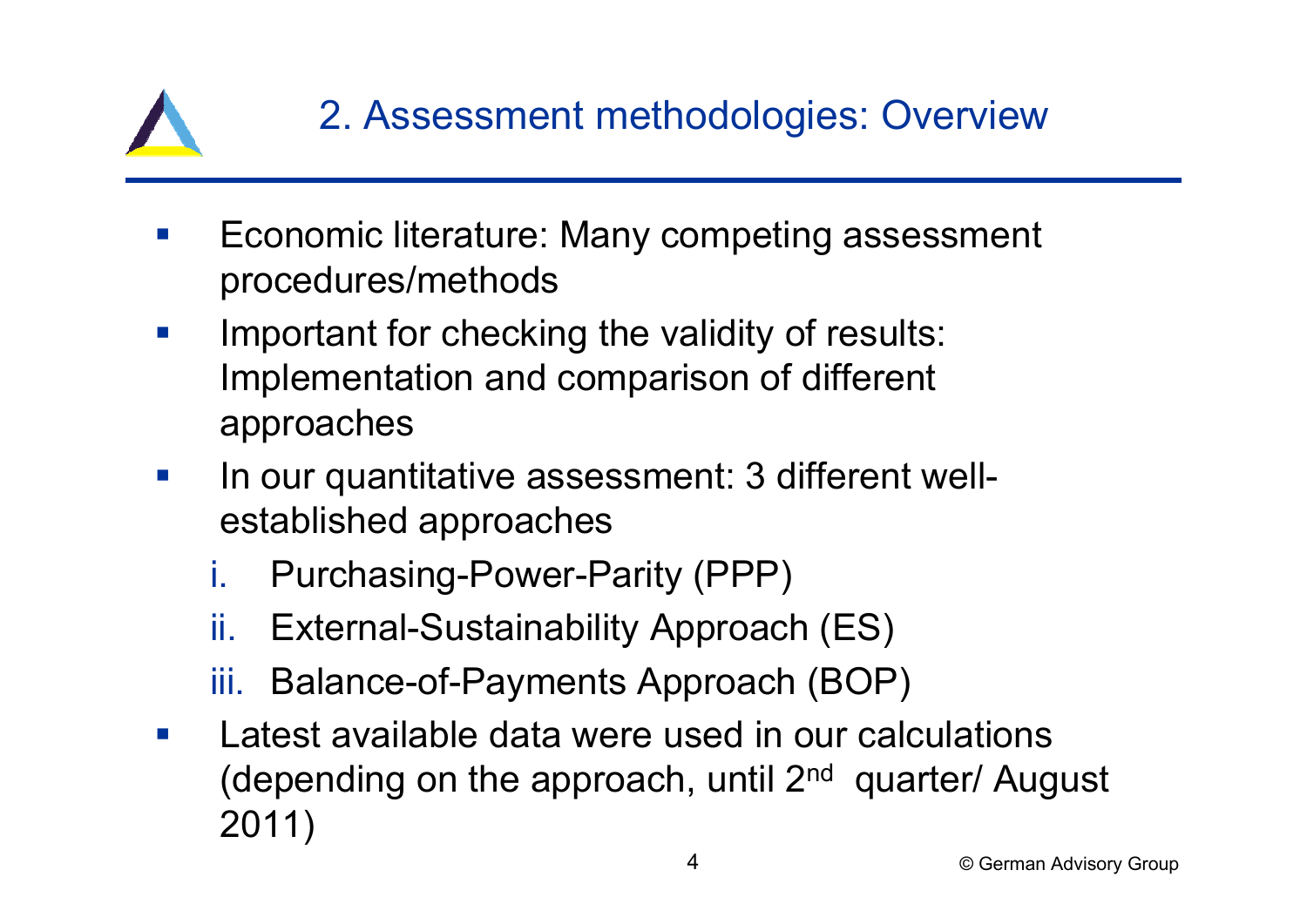

- Basic idea: 1 USD should buy the same amount of goods in all countries  $\rightarrow$  "Purchasing power parity" or "PPP"
- $\mathcal{L}_{\mathcal{A}}$  Otherwise: Arbitrage opportunities through foreign trade will rebalance the exchange rate
- $\mathcal{L}_{\mathcal{A}}$  However, lower prices for non-tradable goods in low-income countries (Balassa-Samuelson effect); adjustment for this effect is necessary
- $\mathcal{L}_{\mathcal{A}}$  Advantage of PPP approach: Application and result independent from current (fluctuating) market exchange rate
- $\mathcal{L}_{\mathcal{A}}$ Time horizon: Long-term reference value
- $\mathcal{C}^{\mathcal{A}}$ Quantitative result for **UAH/USD: 8.03**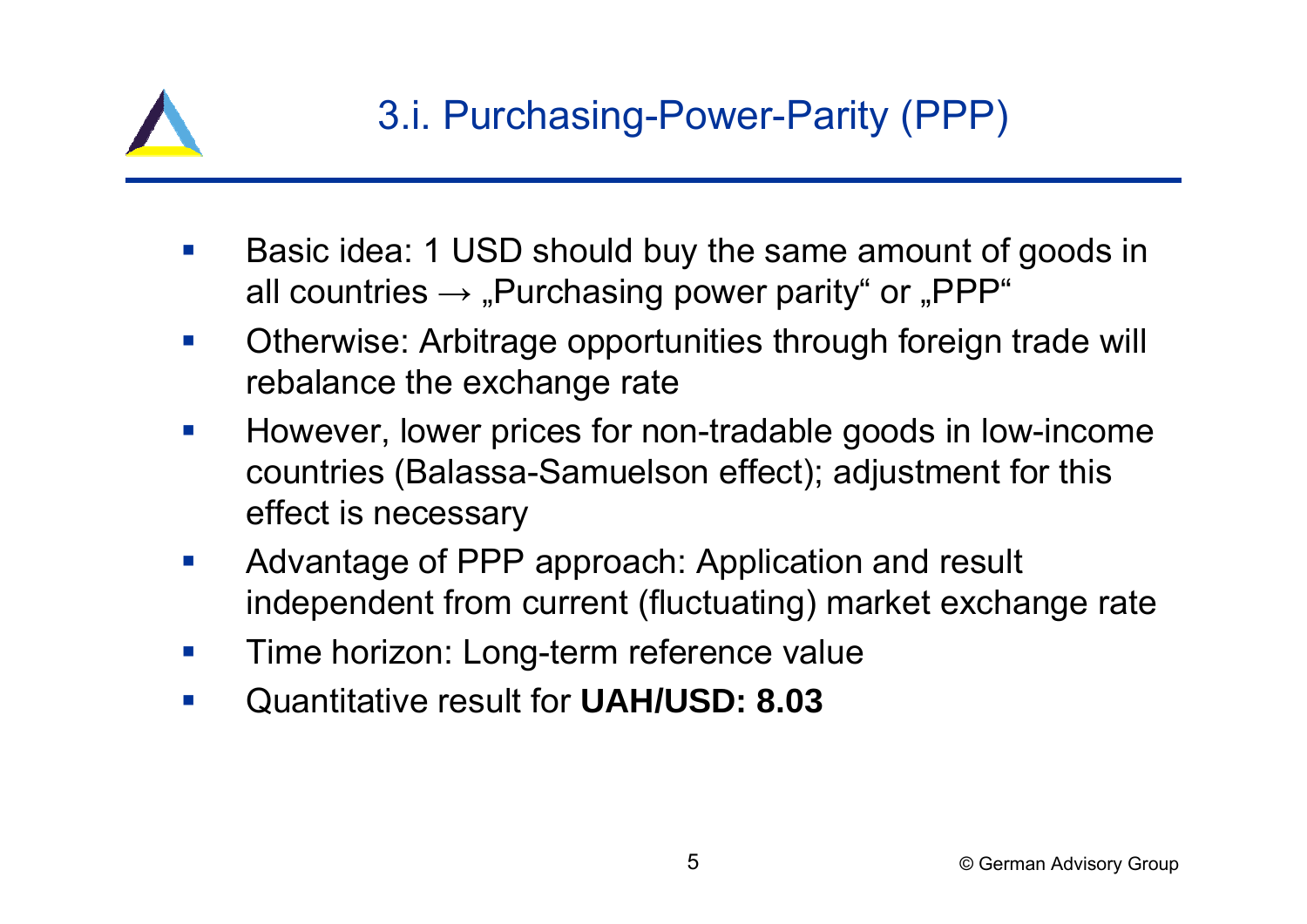

- Basic idea: Calculation of difference between actual current account balance and balance that would stabilize net foreign assets (NFA) at a benchmark level
- $\mathcal{L}_{\text{max}}$  NFA: External assets minus external liabilities of whole economy (private and public sector)
- $\mathcal{L}^{\mathcal{L}}$  Necessary exchange rate adjustment for this stabilization leads to quantiative result
- $\mathcal{L}_{\mathcal{A}}$  Here: Assumption that NFA stay at 2007 level (level before global crisis)
- $\mathcal{L}^{\mathcal{L}}$ Time framework: Medium-term reference value
- $\mathcal{L}_{\mathcal{A}}$ Quantitative result for **UAH/USD: 9.42**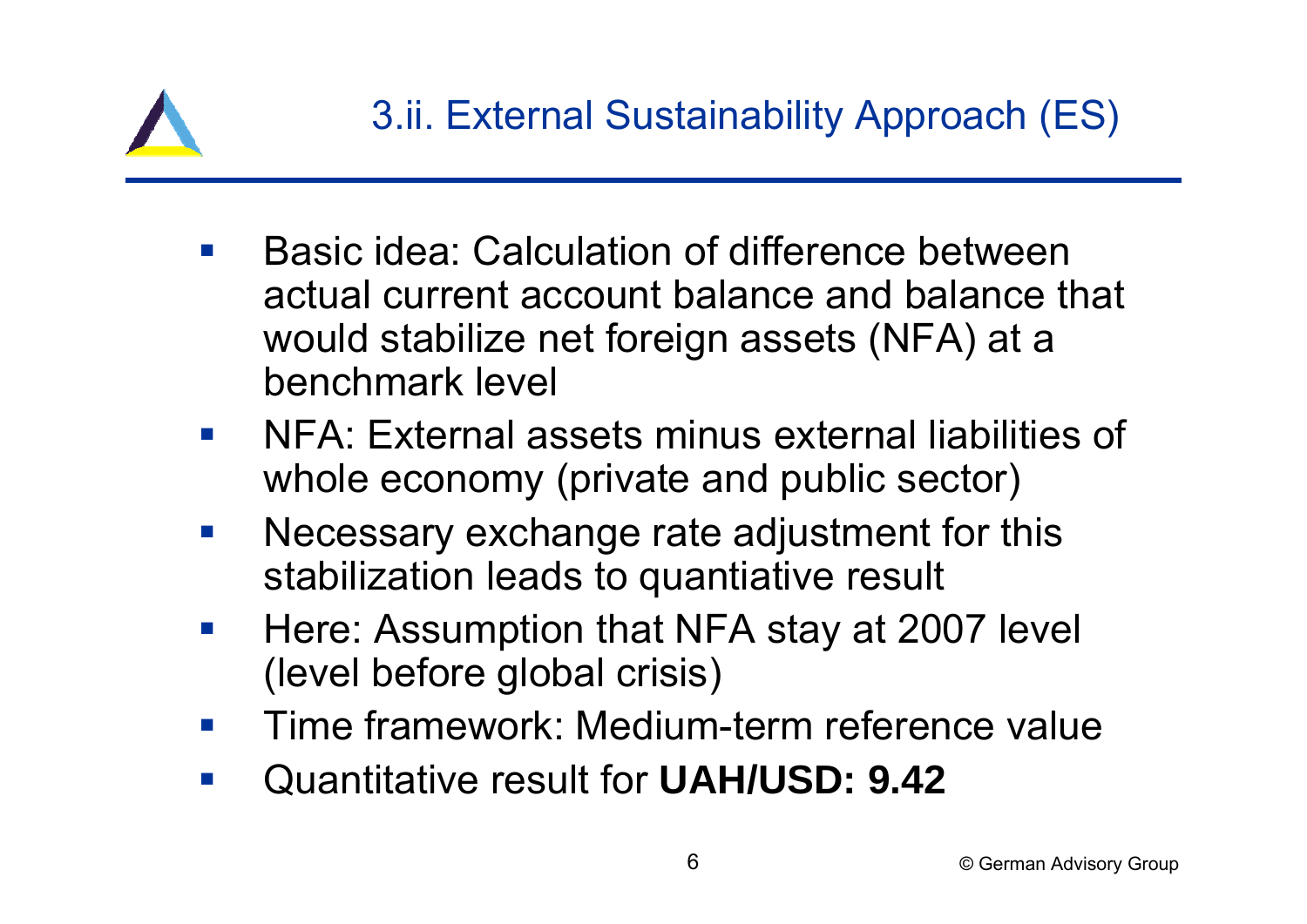

- $\mathcal{L}^{\text{max}}$  Basic idea: Search for the exchange rate that brings equilibrium in the balance of payments (i.e. no change in official reserve holdings)
- $\mathcal{L}_{\mathcal{A}}$  Implies that underlying current account balance equals net capital flows
- $\mathcal{L}_{\mathcal{A}}$  Similar underlying approach as in (ii), but additional inclusion of net capital flows
- $\mathcal{L}_{\mathcal{A}}$  Time framework: Medium-/long-term reference value
- $\mathcal{L}_{\mathcal{A}}$ Quantitative result for **UAH/USD: 8.40**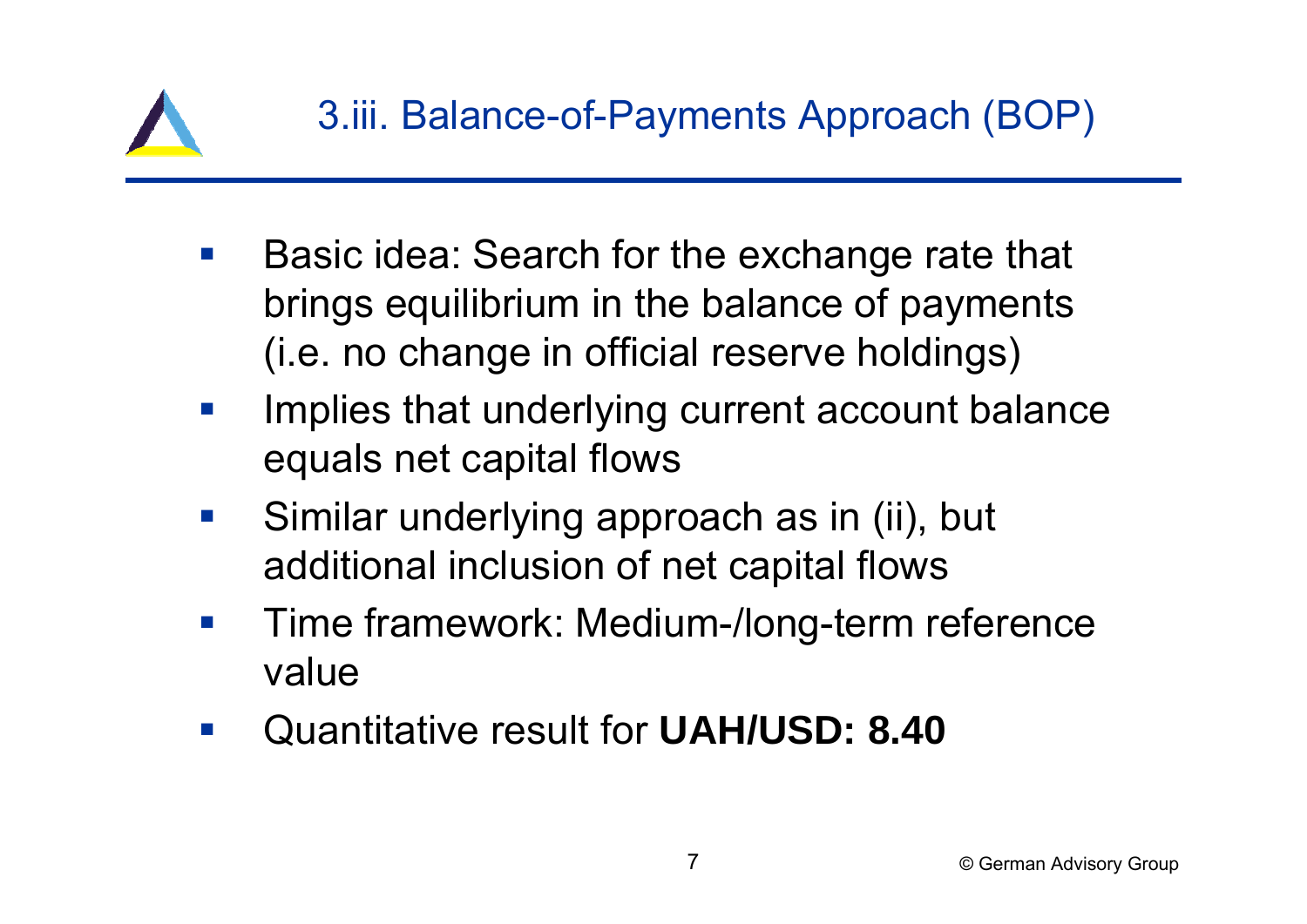

 $\left\vert \psi_{\pm}\right\rangle$ Overview of quantitative results for UAH/USD:

| <b>Method</b> | <b>Value</b> | <b>Time horizon</b> |
|---------------|--------------|---------------------|
| i. PPP        | 8.03         | Long                |
| ii. ES        | 9.42         | Medium              |
| iii. BOP      | 8.40         | Medium/Long         |

 $\mathbb{R}^n$ Range of UAH/USD consistent with fundamentals: **8.03-9.42**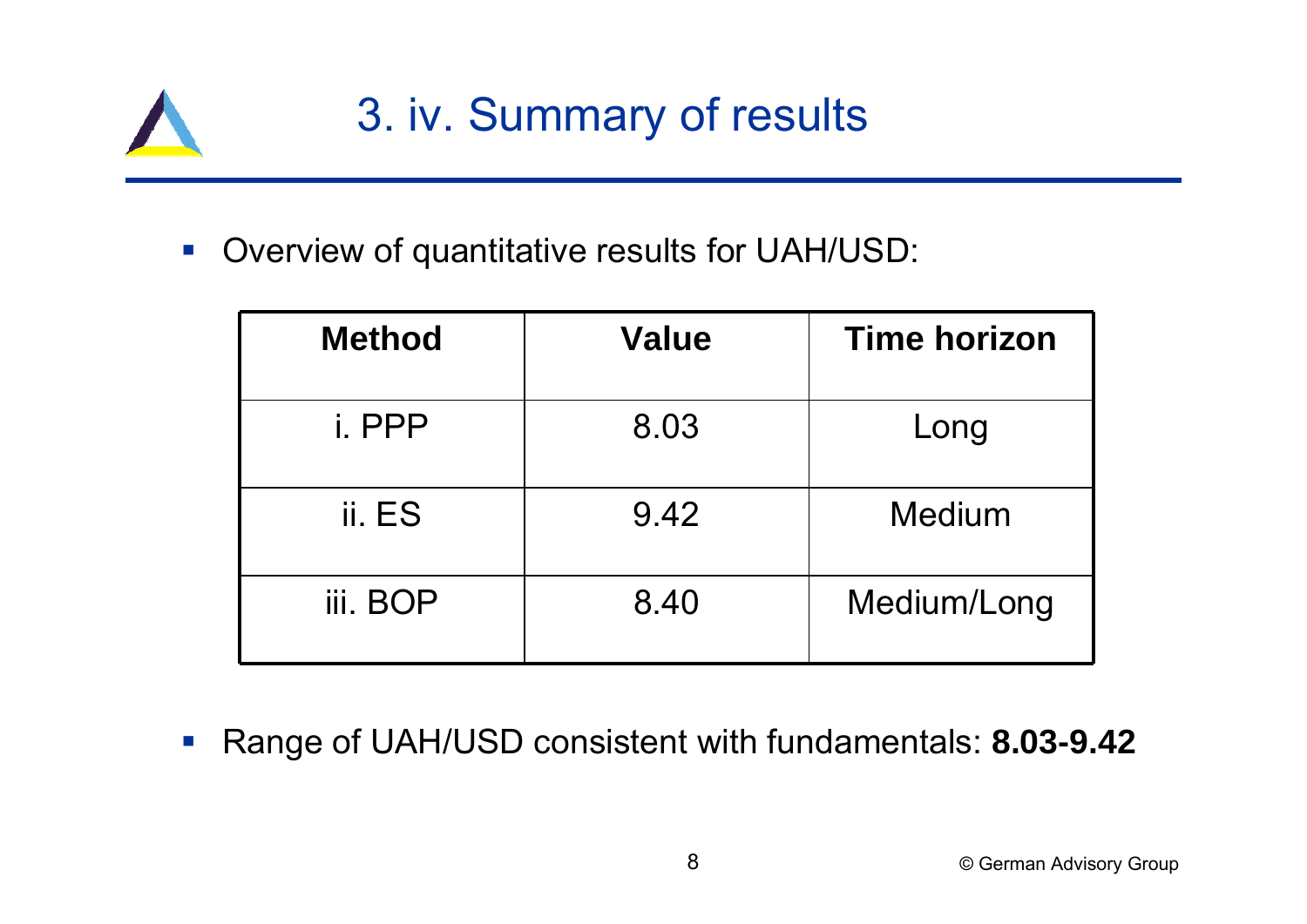

## 4. Interpretation and policy implications

Interpretation:

- $\mathcal{L}_{\mathcal{A}}$  Three complementary approaches show broad consensus regarding the concrete values, supporting the robustness of the assessment
- $\mathcal{L}_{\mathcal{A}}$  However: Period of high structural change, i.e. uncertainties around such estimations are particularly high

What **are not** the implications of our empirical results?

- $\mathcal{L}_{\mathcal{A}}$  Equilibrium exchange rate should not be seen as the value at which the exchange rate should be fixed  $\rightarrow$  Flexible exchange rate is absolutely necessary
- $\mathcal{L}_{\mathcal{A}}$ Especially in uncertain times, important to let the market find the equilibrium
- $\mathcal{L}$ Furthermore, equilibrium values move over time as fundamentals change  $\rightarrow$ In case of worsening of international debt crisis (which cannot be ruled out), this implies a new set of equilibrium values

What **are** the implications of our empirical results?

- $\mathcal{C}$ Currently, no indication for significant misalignment of current rate (8.00)
- $\overline{\phantom{a}}$  However, the rate is already at the edge of the interval. In case the current pressure on FX continues, better to let the rate move closer to equilibrium (i.e. inside the interval) and protect reserves rather than stem against a fundamentally justified step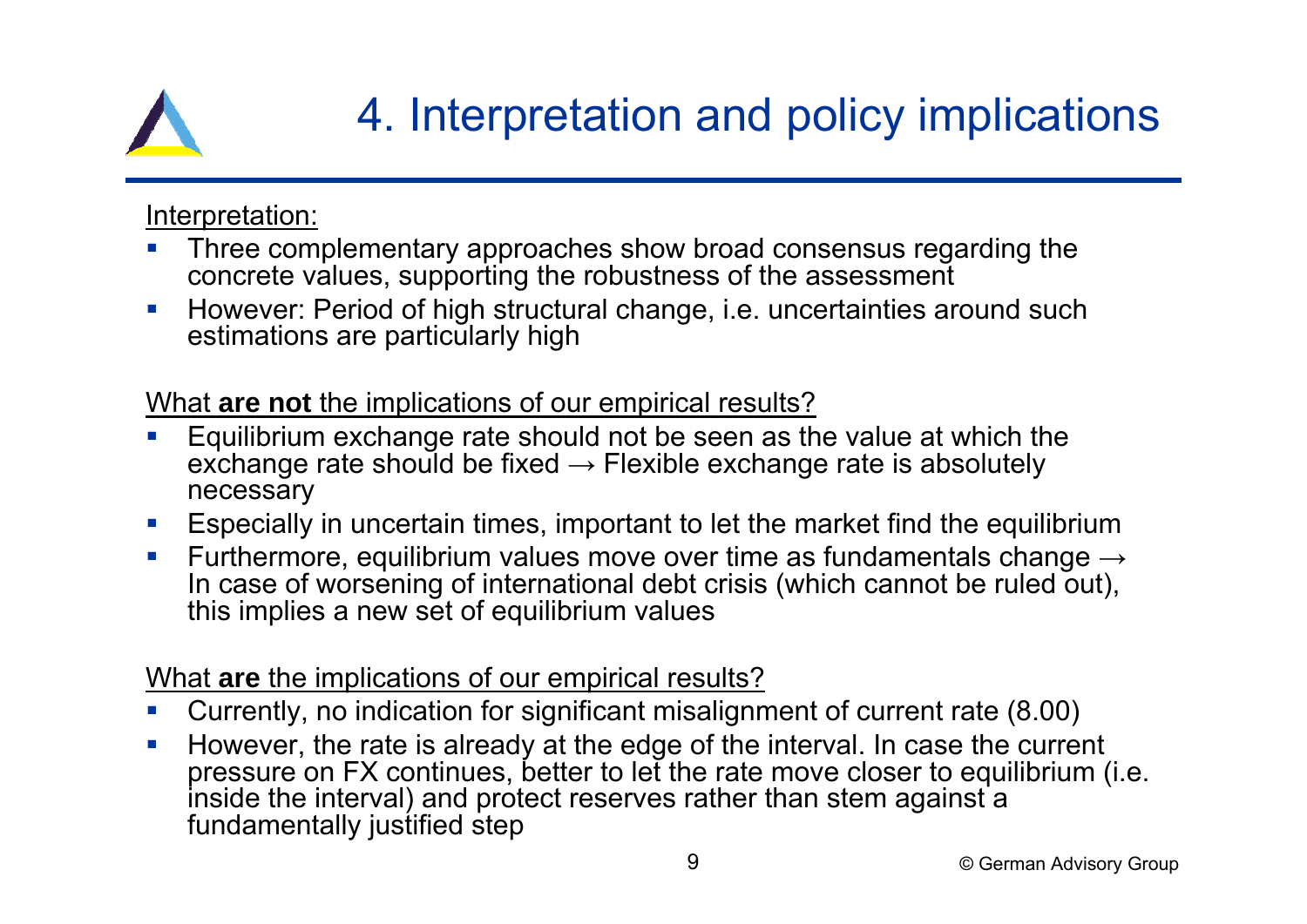

### Appendix

**- Methodological Notes**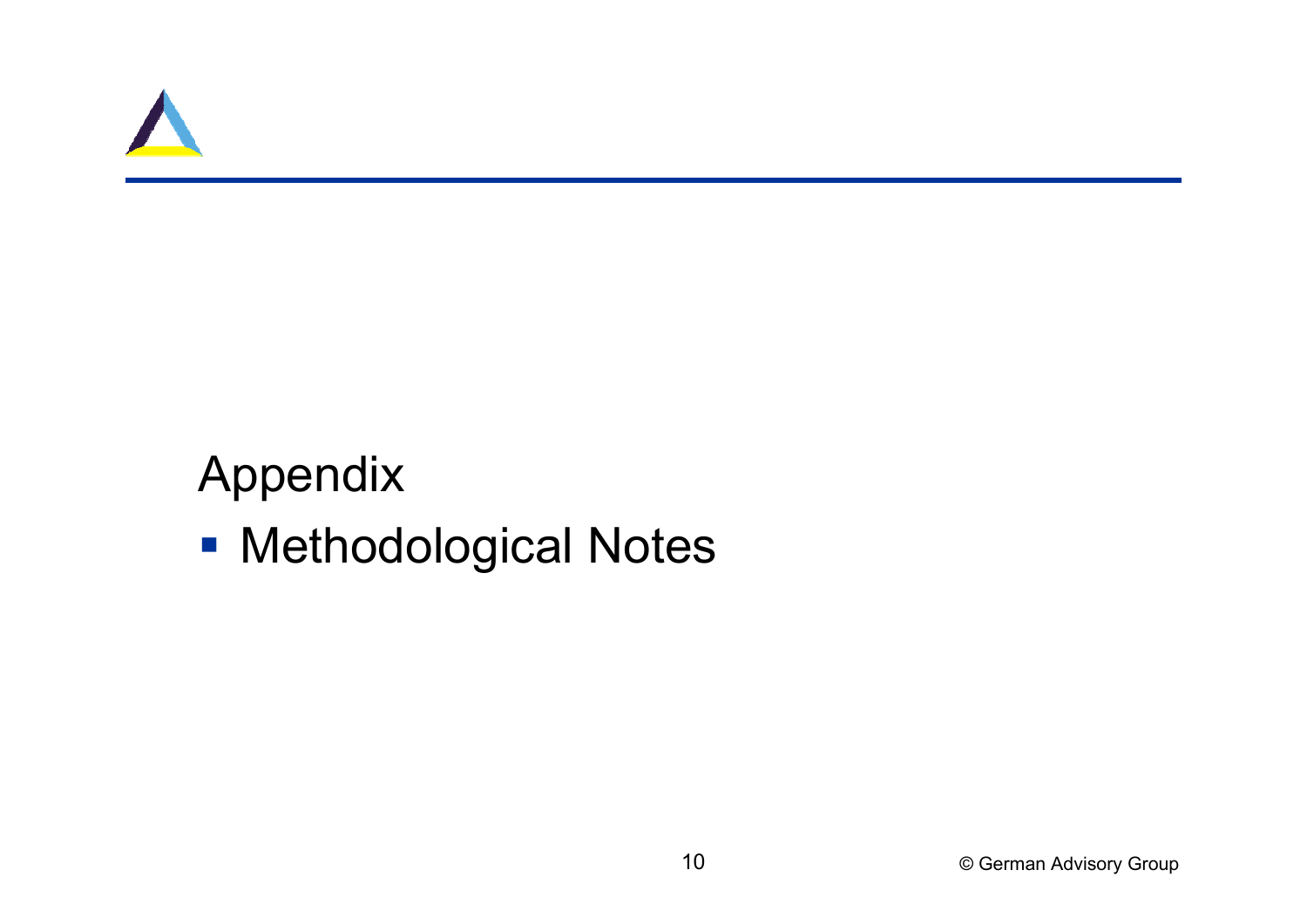

- $\overline{\phantom{a}}$  Starting point: ICP (International Comparison Program) value for UAH/USD in 2005 was 1.68
- $\mathcal{L}_{\mathcal{A}}$  Adjustment 2005-2011 accounts for 2 effects:
	- 1. Relative inflation performance in Ukraine and the US using the respective GDP-deflators
	- 2. Balassa-Samuelson Effect: Poorer countries (low GDP/capita) have normally exchange rates below their simple PPP value. However, the real exchange rate is expected to rise over time with rising GDP
		- • First we adjust for relative income differences in Ukraine and the US (GDP/capita) in 2005. Adjustment value (0.276) taken from the literature (Panel-Study by Cheung/Chinn/ Fujii (2007), p. 20 ). If relative income difference decreases by 1%, real exchange rate appreciates by 0.276%
		- • Then we take into account relative growth in real GDP/capita over 2005-2011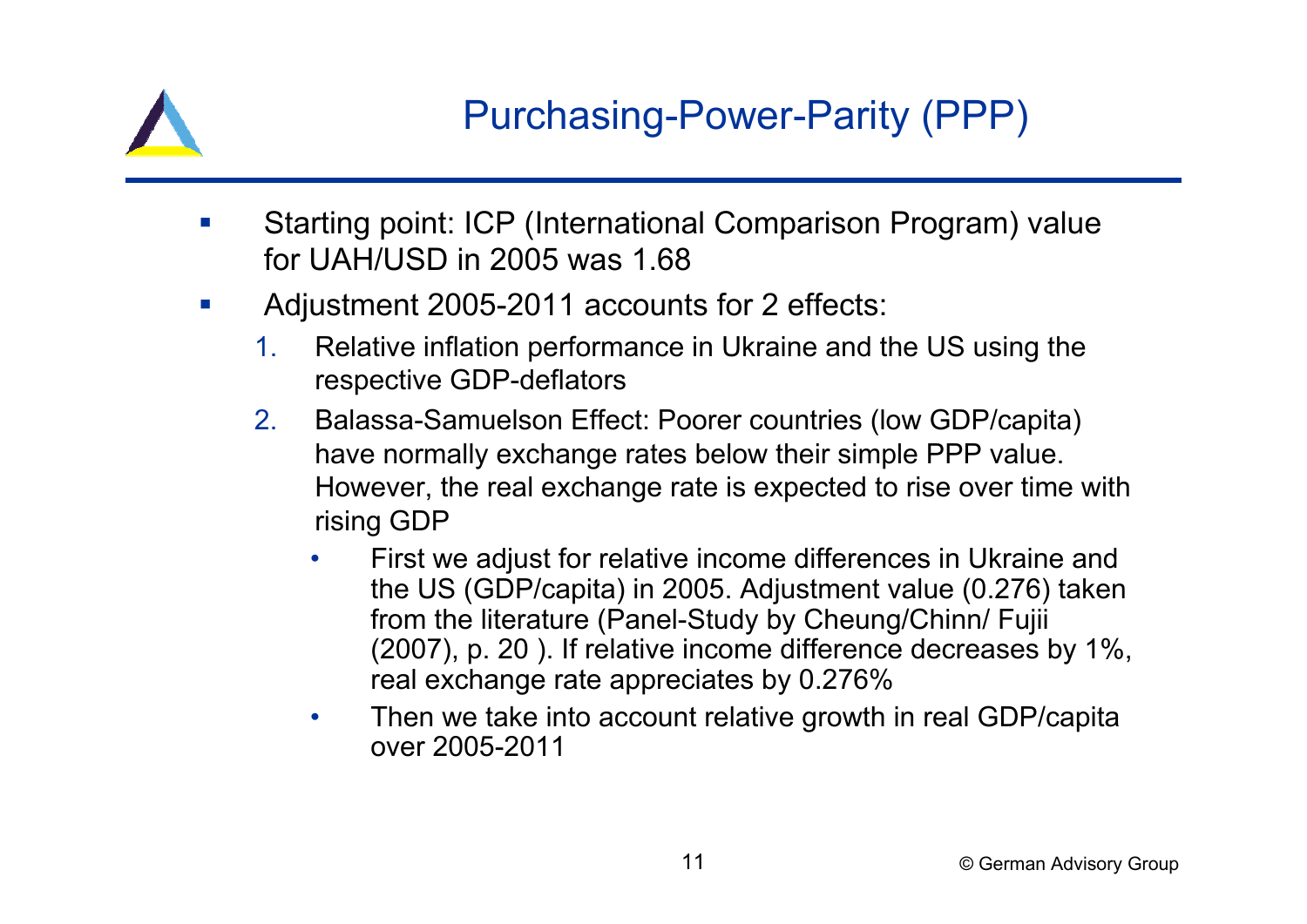

- П For both, ES and BOP: Multivariate cointegration analysis ("J-curve approach") on the relationship between trade balance and real exchange rate in Ukraine gives respective value for trade elasticity (0.63 according to long-run impulse response)
- $\mathcal{L}_{\mathcal{A}}$ VECM: 4 variables: TB, REER, Income Ukraine and World Income
- $\mathcal{L}_{\text{max}}$ Underlying trade balance seasonally adjusted
- $\mathcal{C}$  Model gives an estimate how much real exchange rate needs to change in order to bring necessary improvement in trade balance. This real (effective) exchange rate change is translated into necessary change in nominal bilateral UAH/USD
- П 1% REER adjustment = 1% NEER Adj. = 1% UAH/USD adj.
- m. ES: What real adjustment brings actual current account/trade balance in line with NFA at 2007 level (benchmark value)
- $\mathcal{L}_{\text{max}}$ Real Growth: 4%; Real interest rate 8% payable on NFA
- $\mathbf{r}$  BOP: Net capital inflows of 4% of GDP assumed (recent value of net FDI inflows after the crisis)